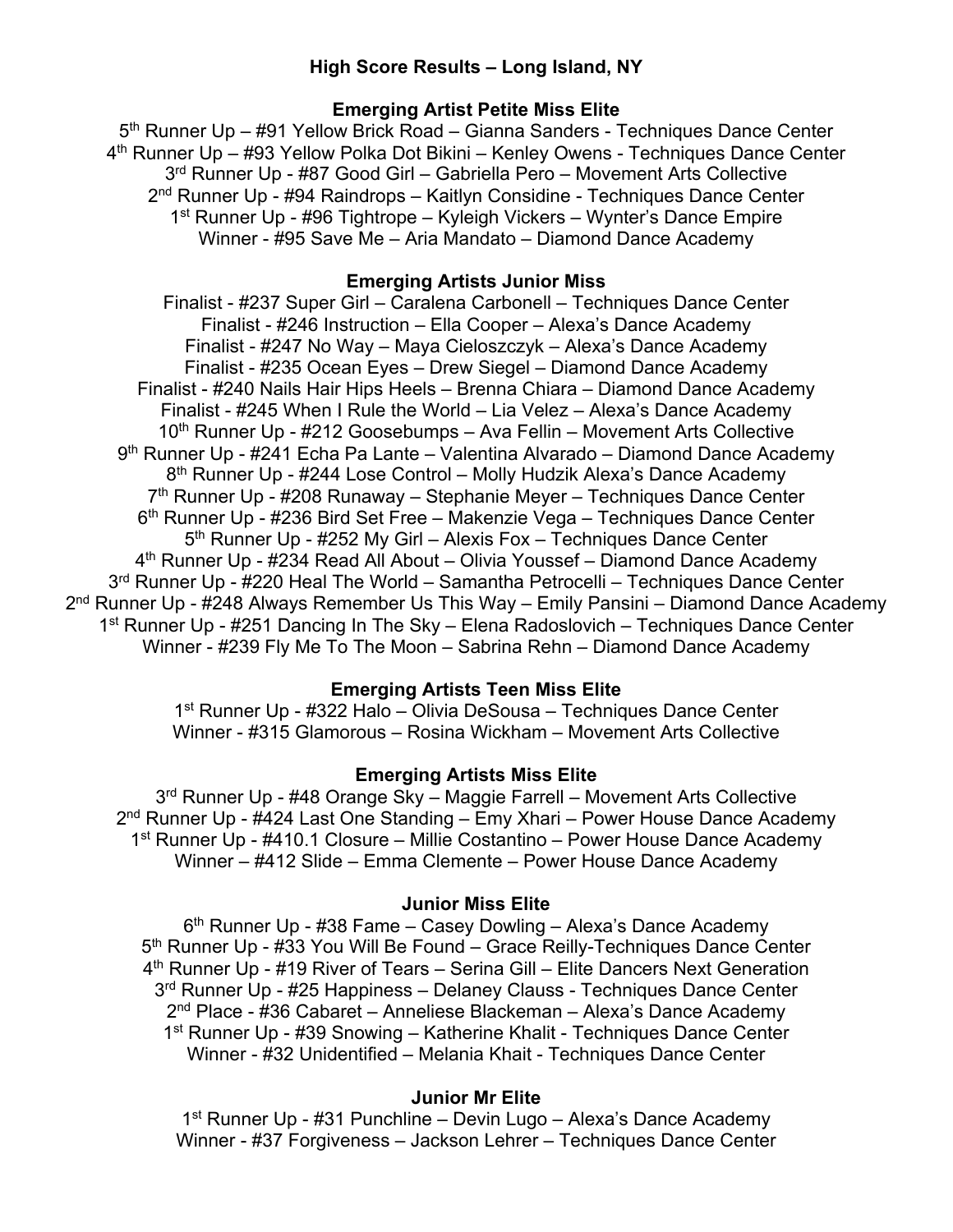## **Teen Miss Elite**

Finalist - #18 Everybody Knows – Alexandra Monopoli – Techniques Dance Center Finalist - #15 Never Let Me Go – Lindsey Brunn - Techniques Dance Center 4<sup>th</sup> Runner Up - #13 Antidote – Lauren Calvo - Techniques Dance Center 3<sup>rd</sup> Runner Up - #14 Poison – Ashley Mormando - Techniques Dance Center 2<sup>nd</sup> Runner Up - #16 I Don't Think About You - Riley Church - Techniques Dance Center 1<sup>st</sup> Runner Up - #6 Love – Sophia Petrocelli - Techniques Dance Center Winner - #17 Castles – Lindsey Calvo - Techniques Dance Center

## **Miss Elite**

Finalist - #78 1000 Years – Giovanna Cappetti - Techniques Dance Center Finalist - #49 Carry You – Nicole Hanlon – Movement Arts Collective Finalist - #81 The Kinda Woman – Sienna Celli - Techniques Dance Center Finalist - #79 A Little Bit Yours – Savanah Globuschutz -Techniques Dance Center 6th Runner Up - #47 Some Light – Grace Farrell – Movement Arts Collective 5<sup>th</sup> Runner Up - #80 Survivor – Valerie Bonavita - Techniques Dance Center 4<sup>th</sup> Runner Up - #44 Permanent Reverie – Ibelle Madera – Movement Arts Collective 3rd Runner Up - #62 I Remember Her – Sophia Massoni – Alexa's Dance Academy 2<sup>nd</sup> Runner Up - #77 I Won't Complain – Francesca Pugliese - Techniques Dance Center 1<sup>st</sup> Runner Up - #45 A Place Like No Other – Emma Ricotta – Movement Arts Collective Winner - #71 Maybe – Meghan Dawnkaski – Movements Arts Collective

## **Tiny Girl Photogenic**

Winner – 81.2 Lilianna McCoy – Kellie's Dance Studio Inc

## **Tiny Girl Formal Modeling**

Winner - #83.1 Lilianna McCoy – Kellie's Dance Studio Inc

## **Tiny Girl Fashion Modeling**

Winner - #87.1 Lilianna McCoy – Kellie's Dance Studio Inc

# **Overall Model**

Lilianna McCoy – Kellie's Dance Studio Inc

## **Tiny Recreational Solo**

2nd Place - #117 Swagger Jagger – Zoe Vickers – Wynter's Dance Empire 1st Place - #116 Boss Baby – Liliana McCoy – Kellie's Dance Studio Inc

# **Mini Recreational Solo**

5<sup>th</sup> Place - #122 Surf's Up - Raegan Fellin - Movement Arts Collective 4th Place - #130 Wash and Set – Chloe Andrews – Wynter's Dance Empire 3<sup>rd</sup> Place - #126 Don't Rain On My Parade – Molly Haft – Dance Intensity 2nd Place - #125 Better When I'm Dancin' – Chloe Scro – Movement Arts Collective 1<sup>st</sup> Place - #133 The Barbs – Lauren Straker – Wynter's Dance Empire

## **Mini Intermediate Solo**

10<sup>th</sup> Place - #93 Yellow Polka Dot Bikini – Kenley Owens - Techniques Dance Center 9th Place - #88 Electrified – Suri Molina – Kellie's Dance Studio Inc 8th Place - #84 I'm Still Standing – Amelia Casull – Kellie's Dance Studio Inc 7<sup>th</sup> Place - #89 What I Like About You – Giovanna Ruiz – Kellie's Dance Studio Inc 6th Place - #87 Good Girl – Gabriella Pero – Movement Arts Collective 5<sup>th</sup> Place - #94 Raindrops – Kaitlyn Considine - Techniques Dance Center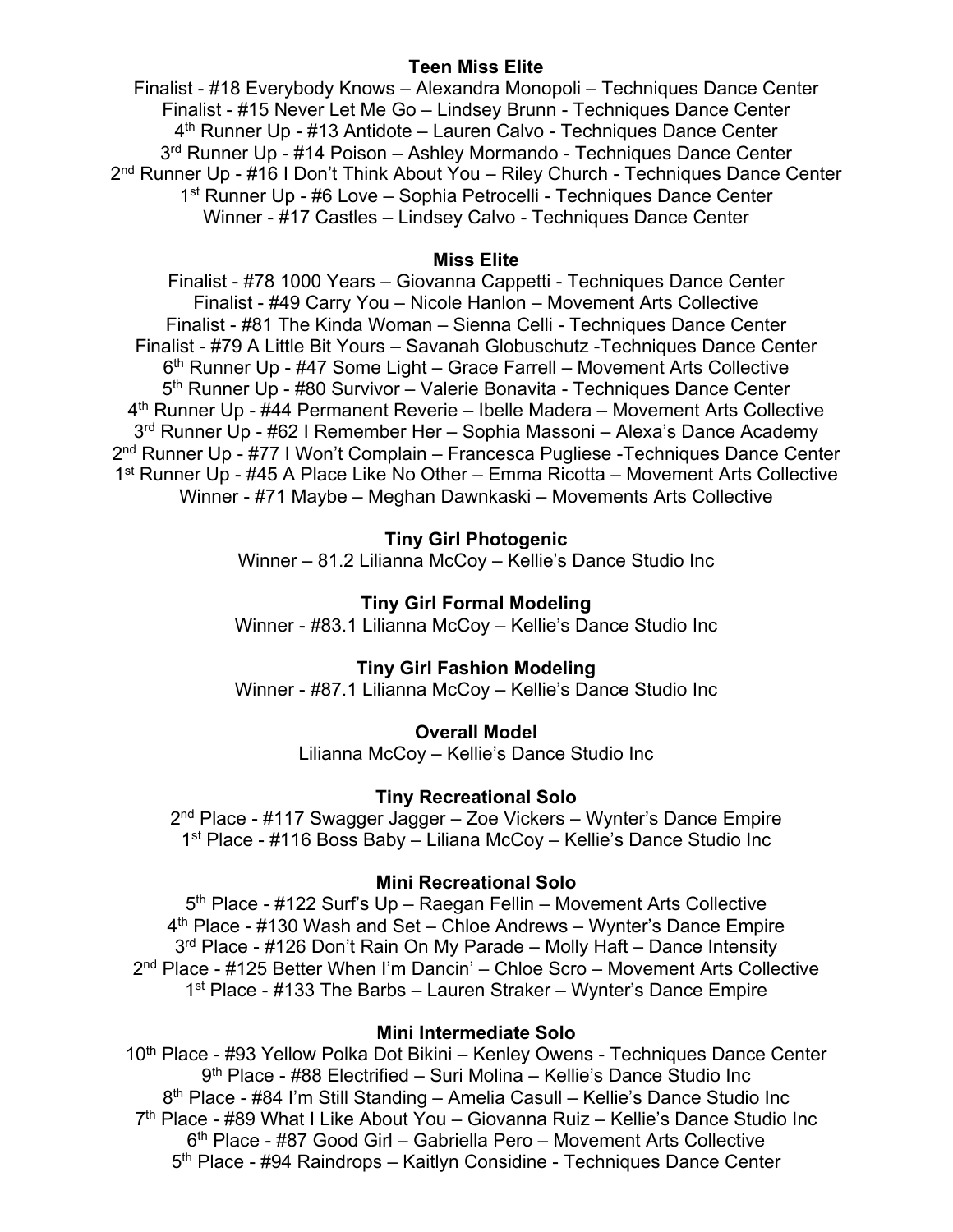4th Place - #85 Monsters – Braelynn Cook – Kellie's Dance Studio Inc 3<sup>rd</sup> Place - #82 Lost Boy – Spencer Rose Merkel – Kellie's Dance Studio Inc 2nd Place - #96 Tightrope – Kyleigh Vickers – Wynter's Dance Empire 1<sup>st</sup> Place- #95 Save Me – Aria Mandato – Diamond Dance Academy

## **Young Recreational Solo**

 $8<sup>th</sup>$  Place – #135 The Mirror – Vivian Wang – Alexa's Dance Academy  $7<sup>th</sup>$  Place - #121 On The Radio – Adriane Martinez Escalante – Alexa's Dance Academy 6th Place - #127 Dead Sea – Leah Crispyn – Movement Arts Collective 5<sup>th</sup> Place - #128 Like My Father – Laila Hahn – Power House Dance Academy 4th Place - #129 Afterglow – Laila Michelli – Movement Arts Collective 3<sup>rd</sup> Place - #132 Ain't No Other Man – Jenna Rose Placencia – Power House Dance Academy  $2<sup>nd</sup>$  Place - #131 The Face – Peyton Asik – Power House Dance Academy 1<sup>st</sup> Place - #140 Only Hope – Noelle Klein – Power House Dance Academy

## **Young Intermediate Solo**

 $10<sup>th</sup>$  Place – #233 Call Me Beep Me – Natalie Cartagena – Alexa's Dance Academy 9<sup>th</sup> Place - #228 For The Day – Avery Arcuri – Techniques Dance Center 8<sup>th</sup> Place - #226 Hit Me With A Hot Note – Giavanna Lupo – Alexa's Dance Academy  $7<sup>th</sup>$  Place – #251 Dancing In The Sky – Elena Radoslovich – Techniques Dance Center 6<sup>th</sup> Place - #230 I'm Gonna Live – Tyler McDermott – Dianmond Dance Academy 5th Place - #211 Clap Snap – Madelyn Kelleher – Diamond Dance Academy  $4<sup>th</sup>$  Place - #225 Stupid With Love – Eryn McGeough – Alexa's Dance Academy 3<sup>rd</sup> Place - #221 Anything Worth Holding On To – Leah Romano – Techniques Dance Center 2nd Place - #231 Here Comes The Sun – Frankie Hart – Kellie's Dance Studio Inc 1<sup>st</sup> Place - #239 Fly Me To The Moon – Sabrina Rehn – Diamond Dance Academy

## **Young Competitive Solo**

10<sup>th</sup> Place - #29 Explosions – Taryn Luciano – Elite Dancers Next Generation 9<sup>th</sup> Place - #30 Flyin' – Allie Gubelman – Elite Dancers Next Generation 8<sup>th</sup> Place - #33 You Will Be Found - Grace Reilly - Techniques Dance Center  $7<sup>th</sup>$  Place - #19 River of Tears – Serina Gill – Elite Dancers Next Generation 6th Place - #25 Happiness – Delaney Clauss - Techniques Dance Center 5<sup>th</sup> Place - #36 Cabaret – Anneliese Blakeman – Alexa's Dance Academy 4th Place - #37 Forgiveness – Jackson Lehrer – Techniques Dance Center  $3<sup>rd</sup>$  Place - #20 Business Of Love – Devin Lugo – Alexa's Dance Academy 2nd Place - #39 Snowing – Katherine Khait – Techniques Dance Center 1st Place - #32 Unidentified – Melanie Khait – Techniques Dance Center

## **Teen Recreational Solo**

 $7<sup>th</sup>$  Place – #354 Shaped Like A Gun – Brodie McDermott – Power House Dance Academy 6<sup>th</sup> Place - #353 Attention – Khloe Vickers – Wynter's Dance Empire 5th Place - #277.1 Level Up – Emily Guzzo – Diamond Dance Academy 4<sup>th</sup> Place - #351 Wrong Direction – Hailey Impastato – Power House Dance Academy 3<sup>rd</sup> Place - #356 Don't You Worry Bout A Thing - Rachel Martinez - Wynter's Dance Empire  $2<sup>nd</sup>$  Place - #350 Falling – Anna Belfiore – Power House Dance Academy 1<sup>st</sup> Place - #355 Beyond The Sea – Skye Feliciano – Kellie's Dance Studio Inc

## **Teen Intermediate Solo**

10<sup>th</sup> Place - #299 Drake Attack – Jada Poindexter – Kellie's Dance Studio Inc 9th Place - #315 Glamorous – Rosina Wickham – Movement Arts Collective 8th Place - #316 Mad Hatter – Brooke Digennaro – Long Island Academy of Dance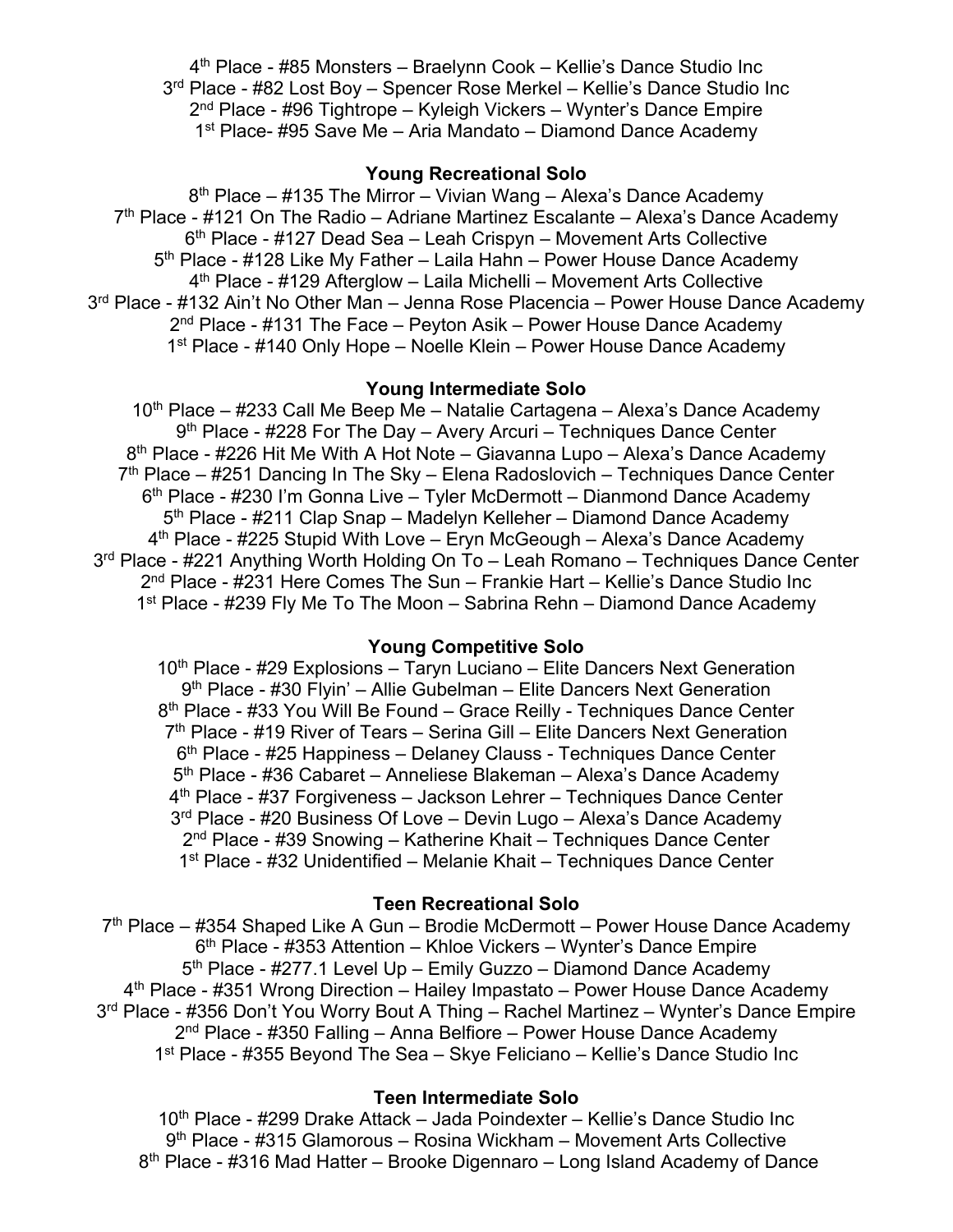$7<sup>th</sup>$  Place - #312 Fall On Me – Katie Condon – Long Island Academy of Dance 6th Place - #318 Roundtable Rival – Caitlin Larkin – Kellie's Dance Studio Inc 5<sup>th</sup> Place - #298 Fix It To Break It – Jessica Rappa – Long Island Academy of Dance 4th Place - #321 Sucker For You – Julia Daley – Long Island Academy of Dance 3<sup>rd</sup> Place - #297 Broken – Taylor Bradley – Long Island Academy of Dance 2nd Place - #311 My Tears Ricochet – Korina Hung – Hannah Kroner School of Dance 1st Place - #319 Ain't No Other Man – Jilliam Tekverk – Long Island Academy of Dance

## **Teen Competitive Solo**

10th Place - #18 Everybody Knows – Alexandra Monopoli – Techniques Dance Center 9<sup>th</sup> Place - #15 Never Let Me Go – Lindsey Brunn - Techniques Dance Center 8<sup>th</sup> Place - #3 Hurt For Me – Elaina Garcia – Elite Dancers Next Generation  $7<sup>th</sup>$  Place - #13 Antidote – Lauren Calvo - Techniques Dance Center 6<sup>th</sup> Place - #14 Poison – Ashley Mormando - Techniques Dance Center 5<sup>th</sup> Place - #8 I Will Always Love You – Jaianah Cafaro – Elite Dancers Next Generation 4<sup>th</sup> Place - #16 I Don't Think About You - Riley Church - Techniques Dance Center 3<sup>rd</sup> Place - #6 Love - Sophia Petrocelli - Techniques Dance Center  $2<sup>nd</sup>$  Place - #5 Bring Him Home – Ella Zhong – Hannah Kroner School of Dance 1<sup>st</sup> Place - #17 Castles – Lindsey Calvo - Techniques Dance Center

# **Senior Recreational Solo**

1st Place - #408 Brother – Josephine Mercado – Power House Dance Academy

## **Senior Intermediate Solo**

 $10<sup>th</sup>$  Place - #410 Unstoppable – Ava Cleere – Dance Intensity 9th Place - #438 Heartbreaker – Deirdre Welch – Kellie's Dance Studio Inc 8<sup>th</sup> Place - #424 Last One Standing – Emy Xhari – Powerhouse Dance Academy  $7<sup>th</sup>$  Place - #416 Wanderlust – Erica Fajfer – Dance Intensity  $6<sup>th</sup>$  Place - #462 Begging – Faith Theobald – Kellie's Dance Studio 5<sup>th</sup> Place - #410.1 Closure – Millie Costantino – Power House Dance Academy  $4<sup>th</sup>$  Place - #434 The Light That Never Fails – Kate Caputo – Dance Intensity 3<sup>rd</sup> Place - #411 Youth – Alyssandra Santos – Hannah Kroner School of Dance 2nd Place - #422 Need You Now – Makayla Witherell – Long Island Academy of Dance 1<sup>st</sup> Place - #412 Slide – Emma Clemente – Power House Dance Academy

## **Senior Competitive Solo**

10<sup>th</sup> Place - #73 Upgrade You – Mallory Schuster – Long Island Academy of Dance 9th Place - #77 I Won't Complain – Francesca Pugliese – Techniques Dance Center 8<sup>th</sup> Place - #70 Hit Me With Your Best Shot – Kayla Cox – Long Island Academy of Dance 7<sup>th</sup> Place - #75 I'm Yours – Elizabeth Tonis – Alexa's Dance Academy 6th Place - #45 A Place Like No Other – Emma Ricotta – Movement Arts Collective 5th Place - #58 Don't Tell Mama – Nike Oshodi – Hannah Kroner School of Dance 4<sup>th</sup> Place - #76 You There – Sophia Massoni – Alexa's Dance Academy 3rd Place - #71 Maybe – Meghan Dawnkaski – Movement Arts Collective 2nd Place - #55 Woman's Work – Kalysta Torriero – Long Island Academy of Dance 1<sup>st</sup> Place - #51.1 The Entity – Isabel Sima – Long Island Academy of Dance

# **Mini Recreational Duo/Trio**

4th Place - #146 Faith – Dance Intensity 3<sup>rd</sup> Place - #148 Anything You Can Do – Dance Intensity 2<sup>nd</sup> Place - #119 It Takes Two – Alexa's Dance Academy 1<sup>st</sup> Place - #145 Remember Me This Way – Techniques Dance Center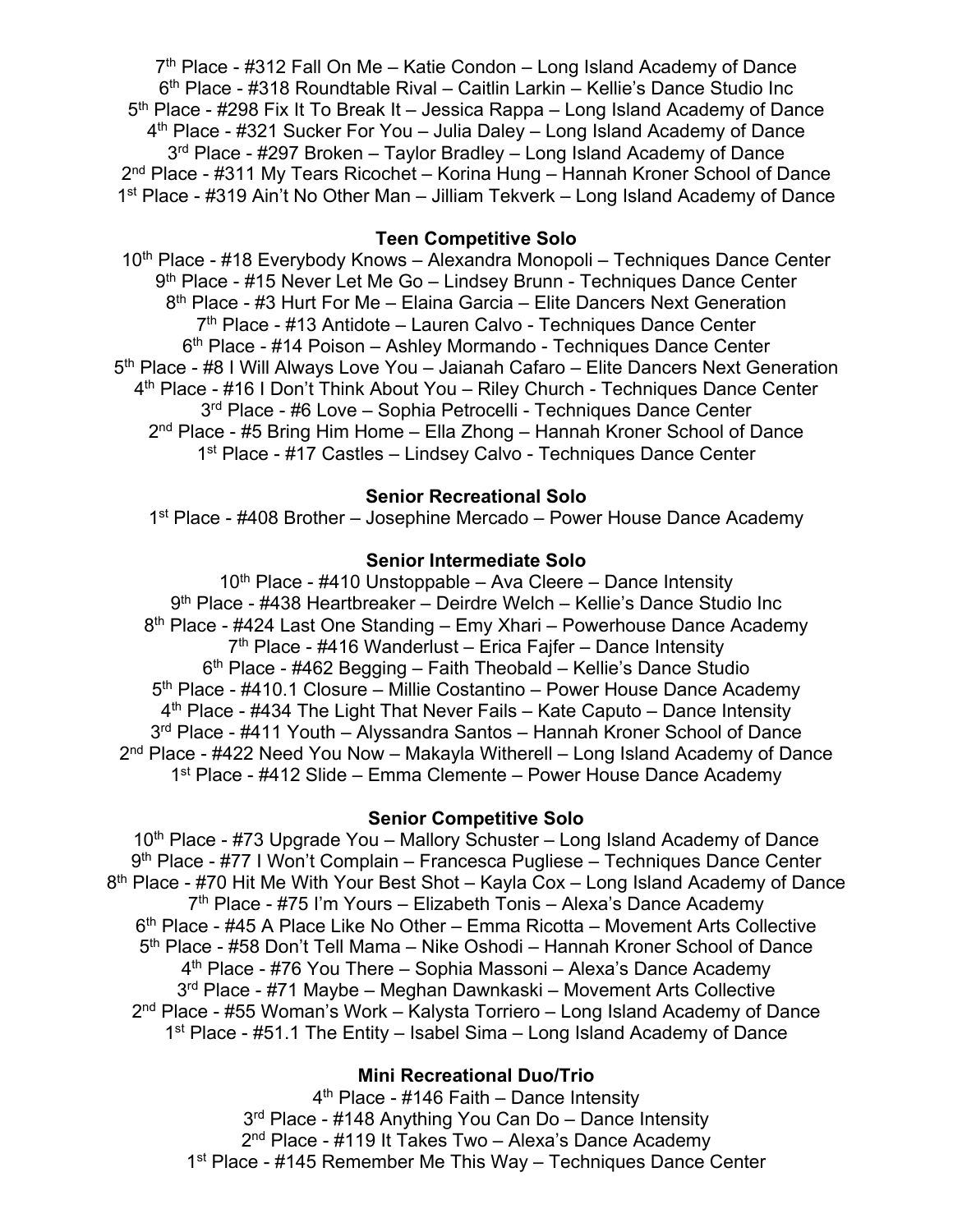## **Mini Intermediate Duo/Trio**

2<sup>nd</sup> Place - #107 Girls Just Wanna Have Fun - Movement Arts Collective 1<sup>st</sup> Place - #120 Dime – Wynter's Dance Empire

## **Young Recreational Duo/Trio**

3<sup>rd</sup> Place - #114 Took The Night – Wynter's Dance Empire 2<sup>nd</sup> Place - #115 Footloose – Dance Intensity 1<sup>st</sup> Place - #113 That's My Girl – Dance Intensity

## **Young Intermediate Duo/Trio**

 $10<sup>th</sup>$  Place – #276 On The Surface – Diamond Dance Academy 9<sup>th</sup> Place – #293 Popular – Wynter's Dance Empire 8<sup>th</sup> Place - #280 Without You – Techniques Dance Center  $7<sup>th</sup>$  Place - #268 Black and Gold – Diamond Dance Academy  $6<sup>th</sup>$  Place - #260 Ay Carumba – Dance Intensity 5<sup>th</sup> Place - #281 Jet Plane – Techniques Dance Center  $4<sup>th</sup>$  Place – #259 It's Raining Men – Diamond Dance Academy 3<sup>rd</sup> Place - #285 Wicked Little Girls – Long Island Academy of Dance  $2<sup>nd</sup>$  Place - #292 Salute – Long Island Academy of Dance 1<sup>st</sup> Place - #290 Game of Survival – Long Island Academy of Dance

## **Young Competitive Duo/Trio**

4<sup>th</sup> Place - #40 Last Dance – Elite Dancers Next Generation 3<sup>rd</sup> Place - #34 Lovely – Elite Dancers Next Generation 2<sup>nd</sup> Place - #42 The Light – Techniques Dance Center 1<sup>st</sup> Place - #41 Can I Have This Dance – Alexa's Dance Academy

## **Teen Recreational Duo/Trio**

1<sup>st</sup> Place - #365 Rumor Has It – Dance Intensity

## **Teen Intermediate Duo/Trio**

 $10<sup>th</sup>$  Place - #380 Big Bad World – Movement Arts Collective 9<sup>th</sup> Place - #366 Valerie – Dance Intensity  $8<sup>th</sup>$  Place – #371 Play That Sax – Long Island Academy of Dance  $7<sup>th</sup>$  Place - #396 We Got The Beat – Stars of Tomorrow Dance Academy  $6<sup>th</sup>$  Place- #368 When I Grow Up – Long Island Academy of Dance 5<sup>th</sup> Place - #364 Mean Girls – Long Island Academy of Dance 4th Place - #357.1 Amen – Power House Dance Academy 3<sup>rd</sup> Place - #357 The Call – Long Island Academy of Dance  $2<sup>nd</sup>$  Place - #372 Sugar – Long Island Academy of Dance 1st Place - #363 You're Worth More – Long Island Academy of Dance

## **Teen Competitive Duo/Trio**

5<sup>th</sup> Place #384 Get Up Offa That Thing - Alexa's Dance Academy 4<sup>th</sup> Place - #379 Lanterns Lit – Elite Dancers Next Generation 3<sup>rd</sup> Place - #383 By Your Side – Techniques Dance Center 2<sup>nd</sup> Place - #381 Time In A Bottle – Techniques Dance Center 1st Place - #381.1 In Case You Don't Live Forever – Hannah Kroner School of Dance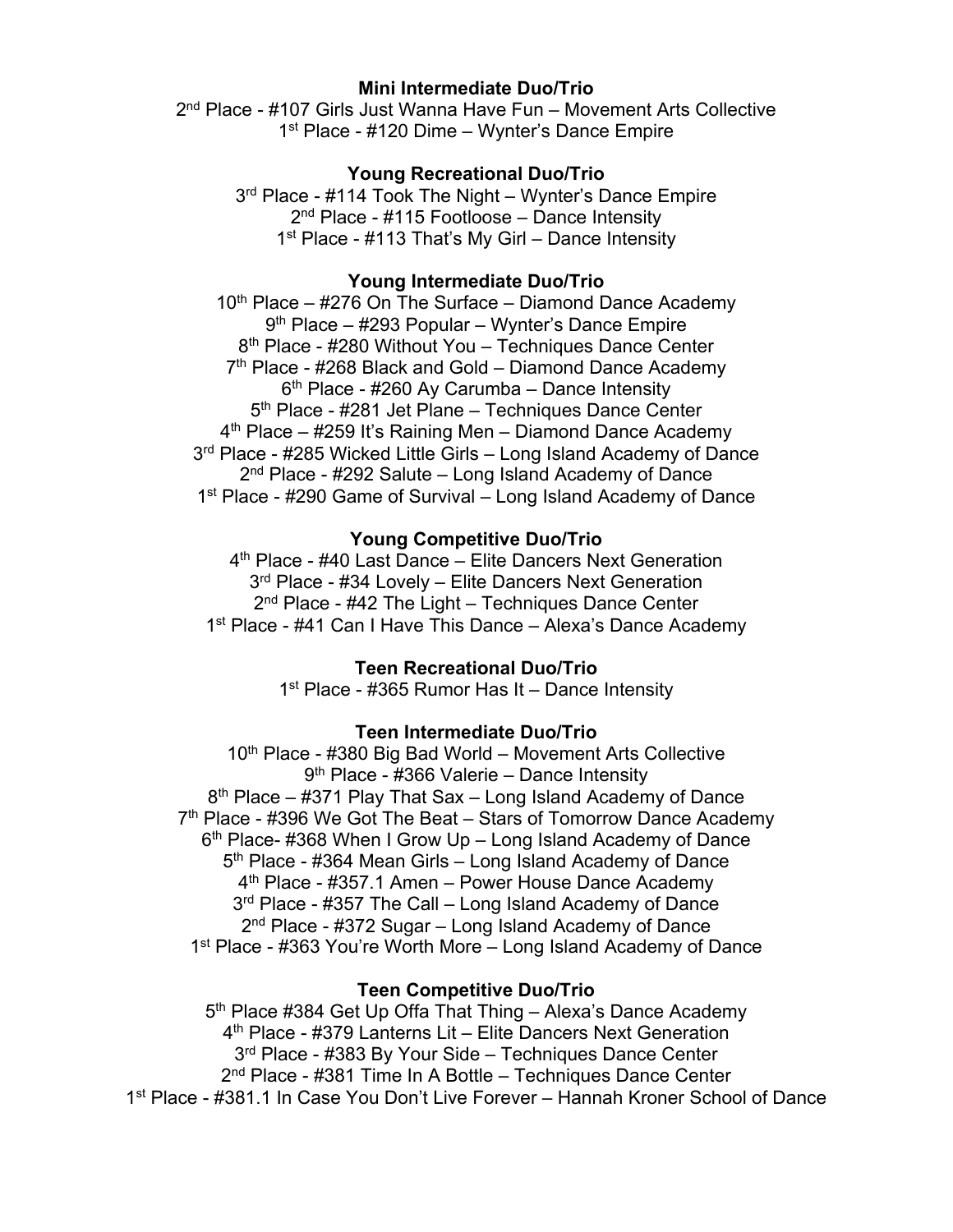## **Senior Intermediate Duo/Trio**

5<sup>th</sup> Place - #441 The Nicest Thing – Stars of Tomorrow Dance Academy  $4<sup>th</sup>$  Place - #444 I'm Standing With You – Dance Intensity 3<sup>rd</sup> Place - #453 Home – Dance Intensity 2<sup>nd</sup> Place - #443 Silhouette – Power House Dance Academy 1<sup>st</sup> Place - #446 Bad Guys – Kellie's Dance Studio Inc.

## **Senior Competitive Duo/Trio**

 $10<sup>th</sup>$  Place #481 Demeanor – Long Island Academy of Dance 9<sup>th</sup> Place - #476 Diamonds - Long Island Academy of Dance 8th Place - #474 All I Ask – Movement Arts Collective 7<sup>th</sup> Place - #468 Let It All Go - Long Island Academy of Dance  $6<sup>th</sup>$  Place - #480 Medicine – Alexa's Dance Academy  $5<sup>th</sup>$  Place - #484 Fire On Fire – Long Island Academy of Dance 4th Place - #461 Take It From An Old Man – Movement Arts Collective 3<sup>rd</sup> Place - #466 Boxer or the Bag – Movement Arts Collective 2<sup>nd</sup> Place - #445 Bruises – Long Island Academy of Dance 1<sup>st</sup> Place - #471 The Village – Long Island Academy of Dance

## **Tiny Recreational Small Group**

2<sup>nd</sup> Place - #43 Under The Sea – Elite Dancers Next Generation 1<sup>st</sup> Place - #147 Jailhouse Rock – Movement Arts Collective

## **Mini Recreational Small Group**

10<sup>th</sup> Place - #111 Darwin Derby – Movement Arts Collective 9th Place - #99 Jump – Kellie's Dance Studio 8<sup>th</sup> Place - #106 A Whole New World – Stars of Tomorrow Dance Academy  $7<sup>th</sup>$  Place - #104 Respect – Alexa's Dance Academy 6<sup>th</sup> Place - #103 Let's Get Loud – Power House Dance Academy 5<sup>th</sup> Place - #108 Hero – Power House Dance Academy 4<sup>th</sup> Place - #102 Sleepover – Dance Intensity 3<sup>rd</sup> Place - #105 Hey Baby – Techniques Dance Center 2<sup>nd</sup> Place - #100 Me and My Girls – Movement Arts Collective 1<sup>st</sup> Place - #81.1 Besties -Techniques Dance Center

## **Mini Intermediate Small Group**

2<sup>nd</sup> Place - #149 Rainbow – Techniques Dance Center 1<sup>st</sup> Place - #124 Finding Wonderland – Techniques Dance Center

## **Young Recreational Small Group**

8th Place - #123 Joy – Hannah Kroner School of Dance 7<sup>th</sup> Place - #143 When I Grow Up – Hannah Kroner School of Dance 6th Place- #136 Amigas Cheetahs – Hannah Kroner School of Dance 5th Place - #143.1 Sleep is A Rose – Movement Arts Collective  $4<sup>th</sup>$  Place - #139 Levitating – Diamond Dance Academy 3<sup>rd</sup> Place - #137 Unsteady – Power House Dance Academy 2<sup>nd</sup> Place - #142 Renegade – Power House Dance Academy 1st Place - #141 Grown Woman – Wynter's Dance Empire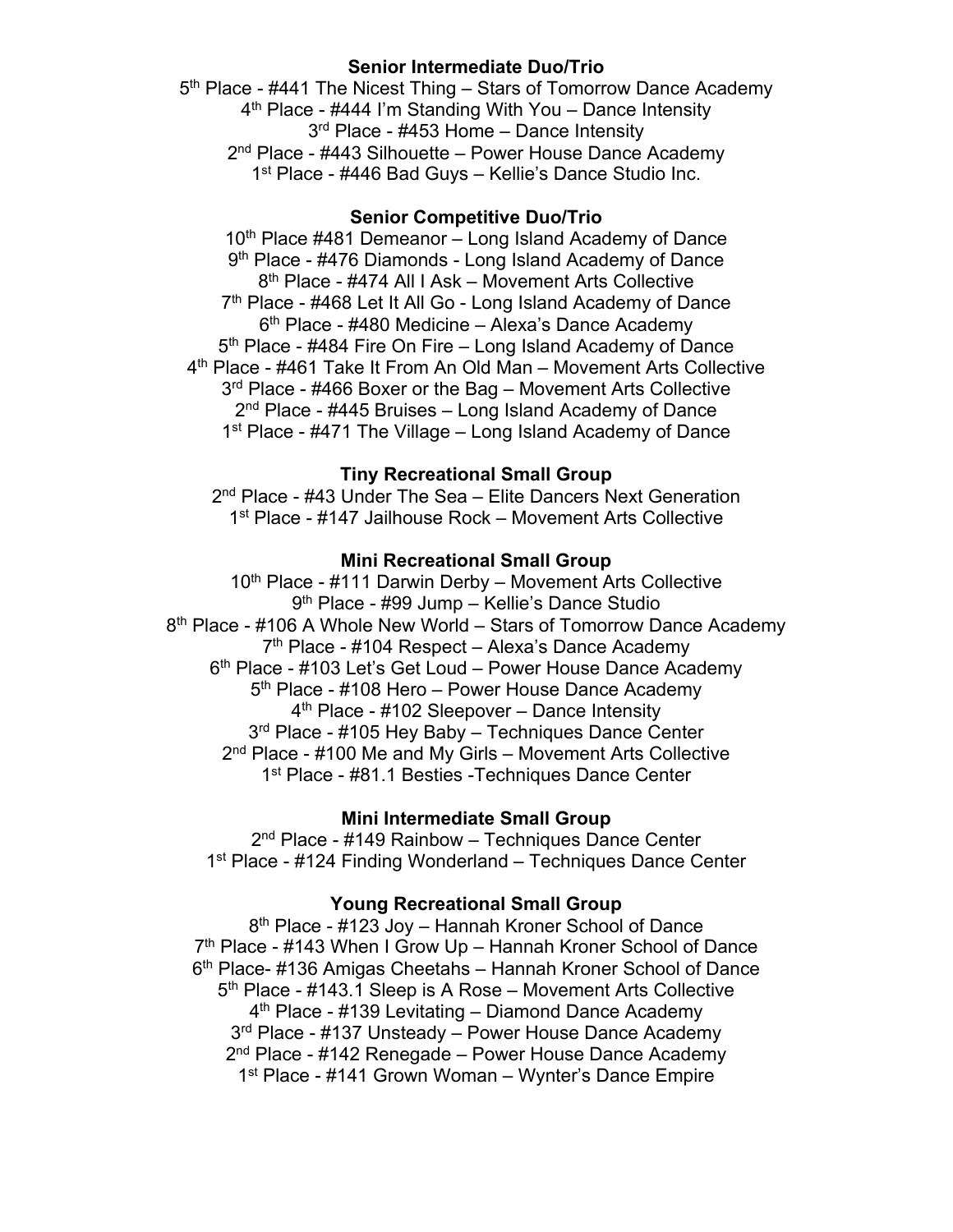## **Young Intermediate Small Group**

 $10<sup>th</sup>$  Place - #158 Fair Trade – Alexa's Dance Academy 9th Place - #185 I'm Still Standing – Techniques Dance Center 8<sup>th</sup> Place - #197 If U Can't Dance – Alexa's Dance Academy  $7<sup>th</sup>$  Place - #164 Dance For Me – Diamond Dance Academy  $6<sup>th</sup>$  Place - #166 Vogue – Alexa's Dance Academy 5<sup>th</sup> Place - #167 Umbrella – Long Island Academy of Dance  $4<sup>th</sup>$  Place - #171 Rise Up – Diamond Dance Academy 3<sup>rd</sup> Place - #186 Minions – Long Island Academy of Dance 2<sup>nd</sup> Place - #173 Gonna Be Ok – Techniques Dance Center 1<sup>st</sup> Place - #178 Voice of God – Long Island Academy Of Dance

#### **Young Competitive Small Group**

 $10<sup>th</sup>$  Place - #265 Hallelujah – Elite Dancers Next Generation 9<sup>th</sup> Place - #270 If I Could Fly – Elite Dancers Next Generation 8<sup>th</sup> Place - #253 Black and Blue – Elite Dancers Next Generation  $7<sup>th</sup>$  Place - #254 Try Again – Alexa's Dance Academy 6th Place - #257.1 Head Above Water – Techniques Dance Center 5<sup>th</sup> Place - #257 Bring The Old School Back – Elite Dancers Next Generation  $4<sup>th</sup>$  Place – #262 Salvation – Alexa's Dance Academy 3<sup>rd</sup> Place - #266 Copacabana - Alexa's Dance Academy 2<sup>nd</sup> Place - #258 PYT – Alexa's Dance Academy  $1<sup>st</sup>$  Place – #255 River Deep – Techniques Dance Center

#### **Teen Intermediate Small Group**

10<sup>th</sup> Place - #403 Fever – Techniques Dance Center 9th Place - #406 Boogie Woogie Bugle Boy – Hannah Kroner School of Dance 8th Place – #395 – Ultra – Techniques Dance Center 7th Place - #399 I Won't Let You Down – Techniques Dance Center 6<sup>th</sup> Place - #404 Redemption – Hannah Kroner School of Dance 5<sup>th</sup> Place - #320 Comrade – Movement Arts Collective 4<sup>th</sup> Place - #400 Come What May – Hannah Kroner School of Dance 3<sup>rd</sup> Place - #394 Play That Sax – Hannah Kroner School of Dance 2nd Place - #397 Replay – Long Island Academy of Dance 1st Place - #389 Hold Me While You Wait – Long Island Academy of Dance

#### **Teen Competitive Small Group**

10<sup>th</sup> Place - #327 Man I Feel Like A Woman – Alexa's Dance Academy 9th Place - #323 Dancing On My Own – Alexa's Dance Academy 8<sup>th</sup> Place - #332 1000 Doves – Elite Dancers Next Generation  $7<sup>th</sup>$  Place - #324 Disappear – Elite Dancers Next Generation 6<sup>th</sup> Place - #342.1 Succumb – Power House Dance Academy 5<sup>th</sup> Place - #326 Dior – Long Island Academy of Dance 4<sup>th</sup> Place - #333 So Beautiful – Techniques Dance Center 3<sup>rd</sup> Place - #322.1 Convolution – Power House Dance Academy 2nd Place - #325 Walk It Out – Movement Arts Collective 1<sup>st</sup> Place - #329 Forrest – Techniques Dance Center

### **Senior Intermediate Small Group**

 $6<sup>th</sup>$  Place - #479 Something In The Water – Dance Intensity 5<sup>th</sup> Place - #485 Too Darn Hot – Stars of Tomorrow Dance Academy 4th Place - #483 Puttin On The Ritz – Dance Intensity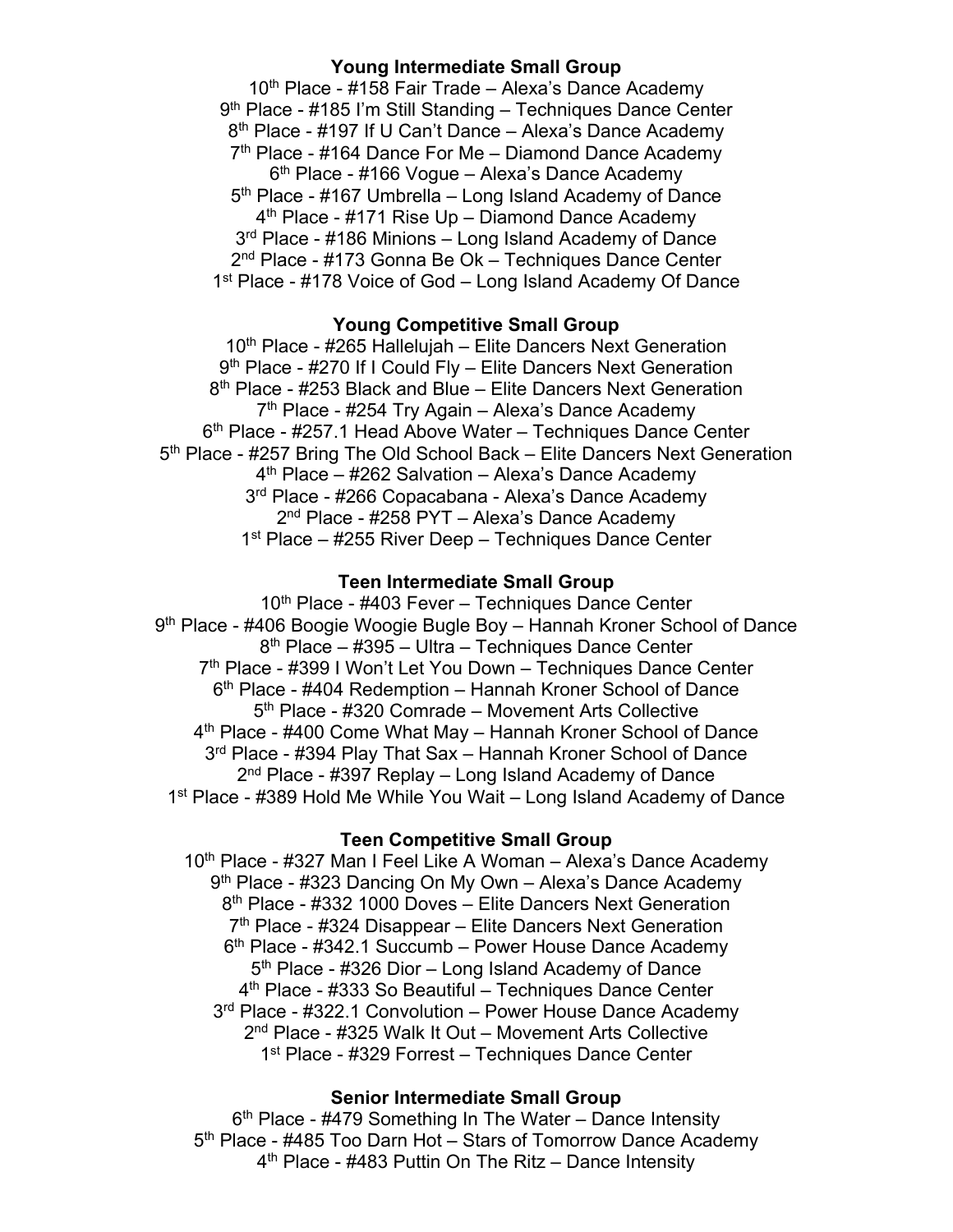3<sup>rd</sup> Place - #482 Older – Dance Intensity 2<sup>nd</sup> Place - #475 Celebration – Dance Intensity 1<sup>st</sup> Place - #478 Ce Soir – Dance Intensity

## **Senior Competitive Small Group**

 $10<sup>th</sup>$  Place - #461.1 Jealous – Long Island Academy of Dance 9th Place - #427 Coachella – Movement Arts Collective 8<sup>th</sup> Place - #448 Lost On You – Alexa's Dance Academy  $7<sup>th</sup>$  Place - #470 The Room Where It Happens – Movement Arts Collective 6<sup>th</sup> Place - #447 The Simple Things – Movement Arts Collective  $5<sup>th</sup>$  Place - #453.1 A Man's World – Long Island Academy of Dance 4th Place - #467 Till It Happens To You – Long Island Academy of Dance 3<sup>rd</sup> Place - #442 My Hearts In The Ice House – Movement Arts Collective  $2<sup>nd</sup>$  Place - #446.1 Leave The Light On – Long Island Academy of Dance 1<sup>st</sup> Place - #432 Wish You Were Here – Movement Arts Collective

### **Mini Recreational Large Group**

 $5<sup>th</sup>$  Place - #144 Workin' at the Carwash – Dance Intensity 4<sup>th</sup> Place - #134 Gift Of A Friend – Dance Intensity 3<sup>rd</sup> Place - #138 Boss – Dance Intensity  $2<sup>nd</sup>$  Place - #151 Revolting Children – Dance Intensity 1<sup>st</sup> Place - #150 Little Star – Techniques Dance Center

## **Young Intermediate Large Group**

10<sup>th</sup> Place - #187 Groove Thing - Techniques Dance Center 9<sup>th</sup> Place - #195 Fields of Gold – Techniques Dance Center 8<sup>th</sup> Place - #192 Spice It Up – Kellie's Dance Studio Inc  $7<sup>th</sup>$  Place - #190 Cannibal – Diamond Dance Academy 6th Place - #152 99 Red Balloons – Techniques Dance Center 5<sup>th</sup> Place - #168 A Million Dreams – Techniques Dance Center 4th Place - #196 Rock and Roll – Kellie's Dance Studio Inc 3<sup>rd</sup> Place - #181 Colors of the Wind – Techniques Dance Center 2<sup>nd</sup> Place - #191 Old School – Techniques Dance Center 1<sup>st</sup> Place - #198 All For the Best – Long Island Academy of Dance

## **Young Competitive Large Group**

3<sup>rd</sup> Place - #263 I Lived – Techniques Dance Center 2<sup>nd</sup> Place - #286 Serve – Techniques Dance Center 1<sup>st</sup> Place - #294 A Storm Is Coming – Techniques Dance Center

#### **Teen Intermediate Large Group**

10<sup>th</sup> Place - #344 Nutbush City – Kellie's Dance Studio Inc 9<sup>th</sup> Place - #347 Already Gone - Techniques Dance Center 8<sup>th</sup> Place - #346 It's All Coming Back To Me Now – Power House Dance Academy 7<sup>th</sup> Place - #336 Not Going Home – Hannah Kroner School of Dance 6<sup>th</sup> Place - #342 Half Light – Techniques Dance Center 5<sup>th</sup> Place - #345 Take Ova – Long Island Academy of Dance  $4<sup>th</sup>$  Place - #338 War Table – Long Island Academy of Dance 3<sup>rd</sup> Place - #349 Blue Jeans – Long Island Academy of Dance 2nd Place - #335 Mamma Mia – Kellie's Dance Studio Inc 1<sup>st</sup> Place - #331 In This Shirt – Power House Dance Academy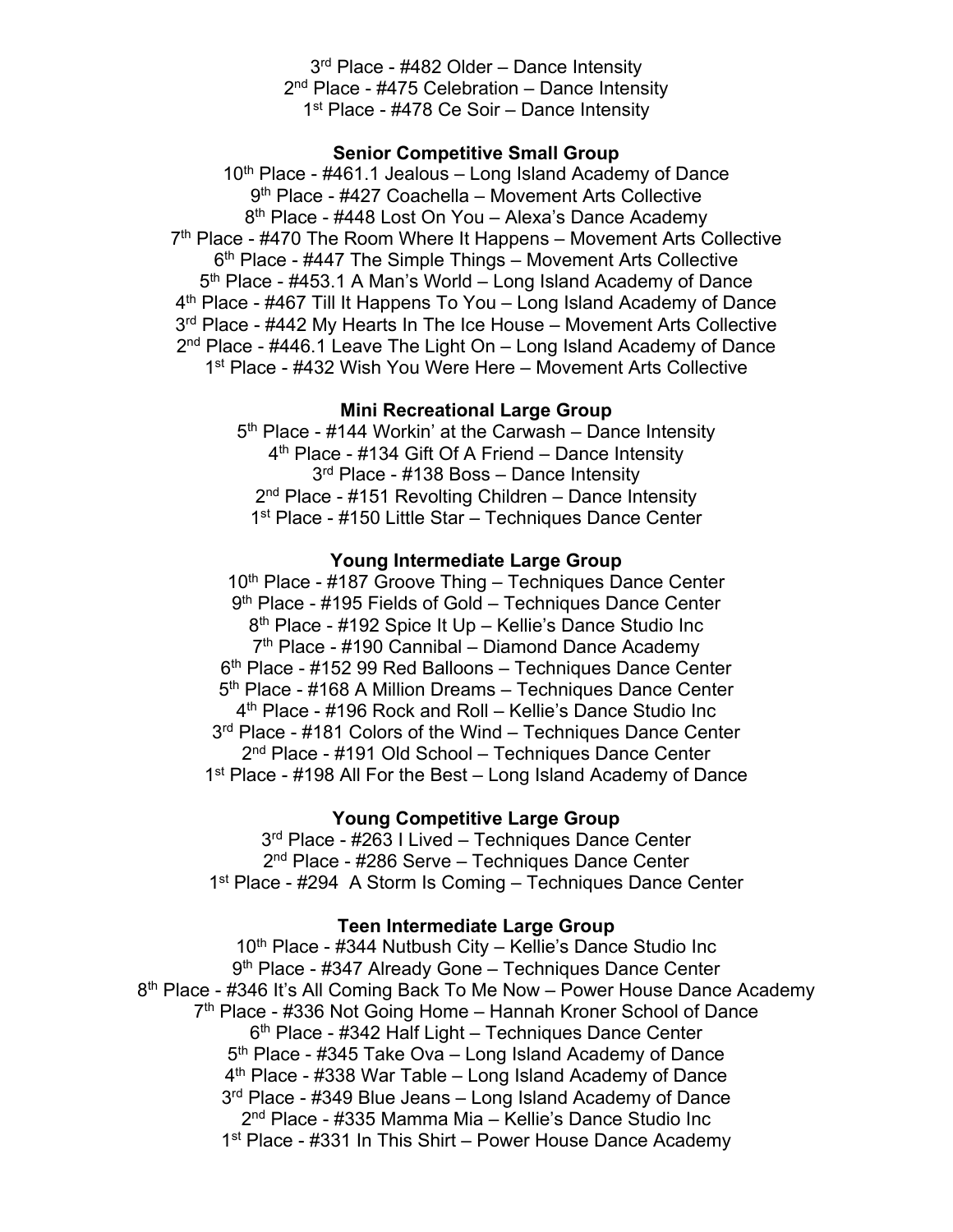## **Teen Competitive Large Group**

4th Place - #385 I Wanna Know – Techniques Dance Center 3<sup>rd</sup> Place - #373 Cardi vs Nicky – Techniques Dance Center 2<sup>nd</sup> Place - #369 Power – Techniques Dance Center 1st Place - #361 Before It Breaks – Techniques Dance Center

## **Senior Competitive Large Group**

4<sup>th</sup> Place - #439 Before You Go - Techniques Dance Center 3<sup>rd</sup> Place - #440 Do Your Thang – Long Island Academy of Dance  $2<sup>nd</sup>$  Place - #418 Runway – Long Island Academy of Dance 1<sup>st</sup> Place - #429 When Life Breaks You – Long Island Academy of Dance

## **Young Recreational Line**

1st Place - #118 Cleopatra – Movement Arts Collective

## **Young Intermediate Line**

3rd Place - #200 La Fiesta – Kellie's Dance Studio Inc 2<sup>nd</sup> Place - #199 Big Noise – Techniques Dance Center 1<sup>st</sup> Place - #201 Let's Groove – Alexa's Dance Academy

## **Teen Competitive Line**

3<sup>rd</sup> Place - #375 She's Always A Woman - Alexa's Dance Academy 2<sup>nd</sup> Place - #391 Bad Boy - Techniques Dance Center 1<sup>st</sup> Place - #377 We Can – Techniques Dance Center

#### **Young Intermediate Production**

2<sup>nd</sup> Place - #202 Welcome To The Chocolate Factory – Hannah Kroner School of Dance 1<sup>st</sup> Place - #203 Prince – Techniques Dance Center

## **Teen Recreational Production**

1<sup>st</sup> Place - #374 Dreams – Power House Dance Academy

#### **Teen Intermediate Production**

 $2<sup>nd</sup>$  Place - #334 The Britney Experience – Long Island Academy of Dance 1<sup>st</sup> Place - #330 Inside The Nightmare – Long Island Academy of Dance

## **Teen Competitive Production**

1<sup>st</sup> Place - #407 Hercules - Techniques Dance Center

## **JUDGES CHOICE**

#### **Outstanding Entertainment**

#20 Business Of Love – Alexa's Dance Academy #110 Sea Cruise – Stars of Tomorrow Dance Academy #186 Minions – Long Island Academy of Dance #257 Bring The Old School Back – Elite Dancers Next Generation #325 Walk It Out – Movement Arts Collection #463 Moving On – Techniques Dance Center

## **Showmanship**

#58 Don't Tell Mama – Hannah Kroner School of Dance #115 Footloose – Dance Intensity #120 Dime – Wynter's Dance Empire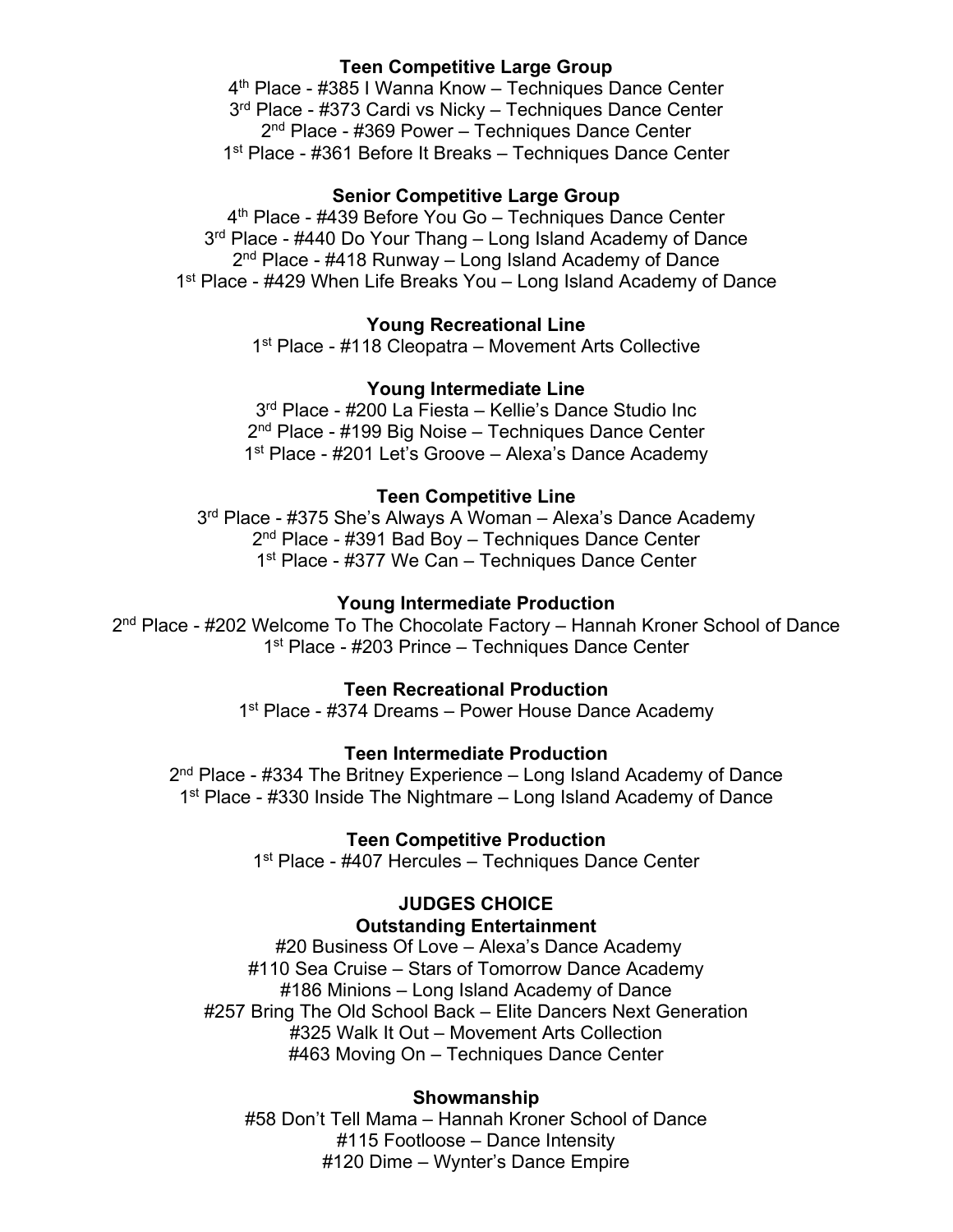#183 Dancing In The Rain – Kellie's Dance Studio Inc #157 Not Yo Princess – Stars of Tomorrow Dance Academy #223 Tracy Turnbald – Dance Intensity #291 We Wish – Kellie's Dance Studio Inc #344 Nutbush City – Kellie's Dance Studio Inc #366 Valerie – Dance Intensity #485 Too Darn Hot – Stars of Tomorrow Dance Academy

#### **Technical Excellence**

#22 Feeling Good – Techniques Dance Center #95 Save Me – Diamond Dance Academy #255 River Deep – Techniques Dance Center **#**446.1 Leave The Light On – Long Island Academy of Dance

### **Emotional Execution**

#55 Woman's Work – Long Island Academy of Dance #108 Hero – Power House Dance Academy #173 Gonna Be Ok – Techniques Dance Center #381.1 In Case You Don't Live Forever – Hannah Kroner School of Dance #448 Lost On You – Alexa's Dance Academy

#### **Outstanding Choreography**

#71 Maybe – Movement Arts Collective #154 Parental Alienation – Diamond Dance Academy #266 Copacabana – Alexa's Dance Academy #322.1 Convolution – Power House Dance Academy #432 Wish You Were Here – Movement Arts Collective

**Overall High Point Recreational Solo/Duo/Trio**  #133 The Barbs – Lauren Straker – Wynter's Dance Empire **Overall High Point Recreational Group/Line/Production** #81.1 Besties – Techniques Dance Center **Overall High Point Intermediate Solo/Duo/Trio** #239 Fly Me To The Moon – Sabrina Rehn – Diamond Dance Academy **Overall High Point Intermediate Group/Line/Production** #330 Inside The Nightmare – Long Island Academy of Dance **Overall High Point Competitive Solo/Duo/Trio** #471 The Village – Long Island Academy of Dance **Overall High Point Competitive Group/Line/Production** #432 Wish You Were Here – Movement Arts Collective

**ADCC Studio of Excellence –** Stars of Tomorrow Dance Academy

#### **Artistic Adventures**

#5 Bring Him Home – Hannah Kroner School of Dance #6 Love - Techniques Dance Center #9 Beast - Techniques Dance Center #13 Antidote - Techniques Dance Center #16 I Don't Think About You - Techniques Dance Center #17 Castles - Techniques Dance Center #20 Business of Love – Alexa's Dance Academy #25 Happiness - Techniques Dance Center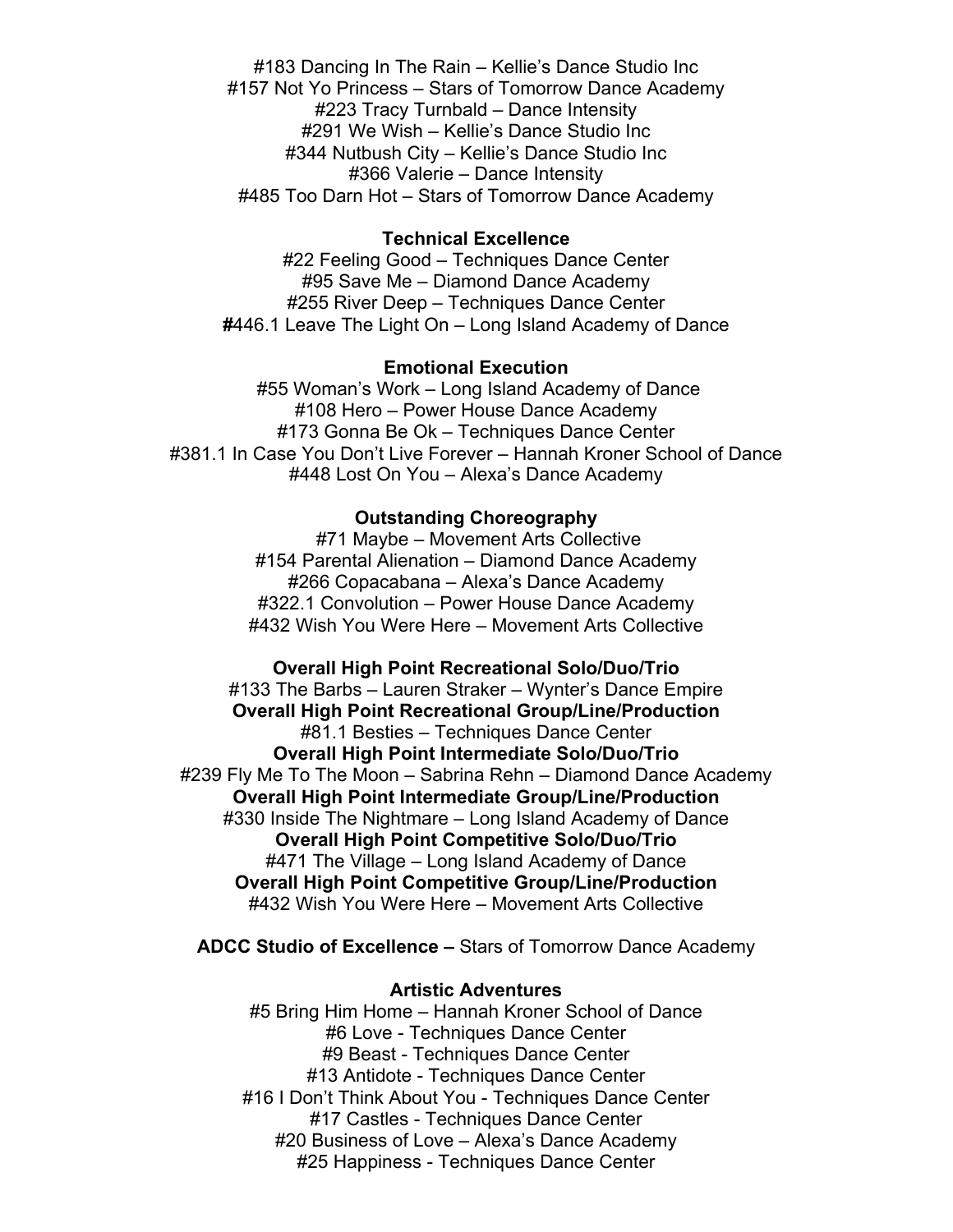#28 Speechless- Techniques Dance Center #32 Unidentified - Techniques Dance Center #39 Snowing - Techniques Dance Center #41 Can I Have This Dance – Alexa's Dance Academy #45 A Place Like No Other – Movement Arts Collective #51.1 The Entity – Long Island Academy of Dance #55 Woman's Work - Long Island Academy of Dance #58 Don't Tell Mama – Hannah Kroner School of Dance #61.1 Toxic – Long Island Academy of Dance #64 Redemption – Long Island Academy of Dance #67.1 Unknown - Long Island Academy of Dance #70 Hit Me With Your Best Shot - Long Island Academy of Dance #76 You There – Alexa's Dance Academy #77 I Won't Complain – Techniques Dance Center #81.1 Besties – Techniques Dance Center #90 Tomorrow – Diamond Dance Academy #93 Yellow Polka Dot Bikini – Techniques Dance Center #94 Raindrops – Techniques Dance Center #95 Save Me – Diamond Dance Academy #96 Tightrope – Wynter's Dance Empire #103 Lets Get Loud – Power House Dance Academy #105 Hey Baby – Techniques Dance Center #108 Hero – Power House Dance Academy #118 Cleopatra – Movement Arts Collective #120 Dime – Wynter's Dance Empire #123 Joy – Hannah Kroner School of Dance #124 Finding Wonderland – Techniques Dance Center #127 Dead Sea – Movement Arts Collective #128 Like My Father – Power House Dance Academy #133 The Barbs – Wynter's Dance Empire #139 Levitating – Diamond Dance Academy #140 Only Hope – Power House Dance Academy #145 Remember Me This Way – Techniques Dance Center #149 Rainbow – Techniques Dance Center #153 Future Me – Stars of Tomorrow Dance Academy #158 Fair Trade – Alexa's Dance Academy #161 You – Hannah Kroner School of Dance #172 We'll Be the Stars – Dance Intensity #178 Voice of God – Long Island Academy of Dance #181 Colors of The Wind – Techniques Dance Center #183 Dancing In The Rain – Kellie's Dance Academy #190 Cannibal – Diamond Dance Academy #201 Let's Groove – Alexa's Dance Academy #205 Bridge Of Light – Kellie's Dance Studio Inc #208 Runaway – Techniques Dance Center #209 Goosebumps – Dance Intensity #211 Clap Snap – Diamond Dance Academy #216 Valerie – Alexa's Dance Academy #220 Heal the World – Techniques Dance Center #221 Anything Worth Holding On To – Techniques Dance Center #223 Tracy Turnblad – Dance Intensity #225 Stupid With Love – Alexa's Dance Academy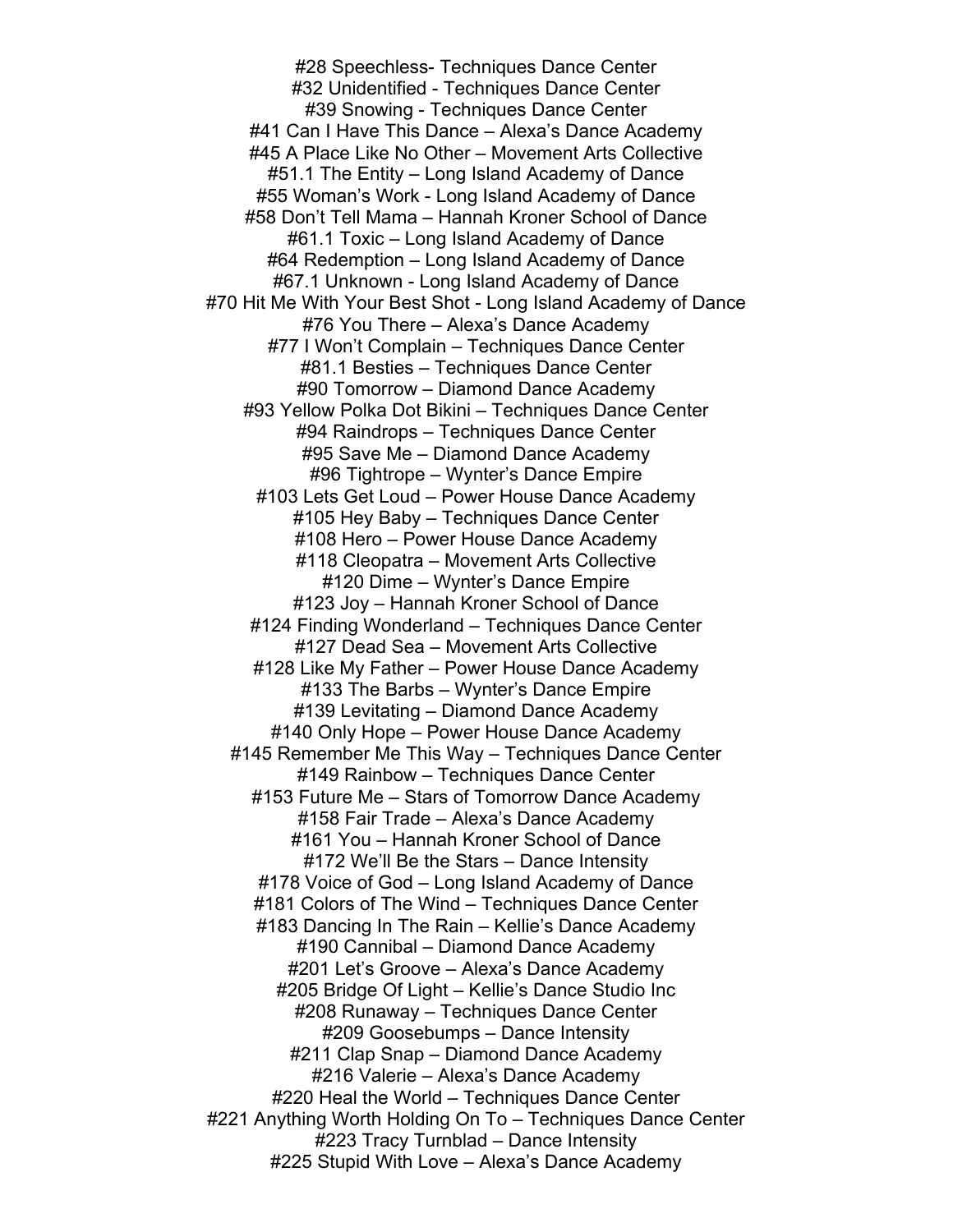#226 Hit Me With A Hot Note – Alexa's Dance Academy #230 I'm Gonna Live – Diamond Dane Academy #236 Bird Set Free – Techniques Dance Center #239 Fly Me To The Moon – Diamond Dance Academy #241 Echa Pa Lante – Diamond Dance Academy #248 Always Remember Us This Way – Diamond Dance Academy #251 Dancing In The Sky – Techniques Dance Center #252 My Girl – Techniques Dance Center #255 River Deep – Techniques Dance Center #257 Bring The Old School Back - Elite Next Generation #258 PYT - Alexa's Dance Academy #260 Ay Carumba – Dance Intensity #264 I Look To You – Diamond Dance Academy #275 Werkin Girl – Wynter's Dance Empire #276 On The Surface – Diamond Dance Academy #290 Game of Survival – Long Island Academy of Dance #294 A Storm is Coming – Techniques Dance Center #297 Broken – Long Island Academy of Dance #299 Drake Attack – Kellie's Dance Studio Inc #311 My Tears Ricochet – Hannah Kroner School of Dance #312 Fall On Me – Long Island Academy of Dance #319 Ain't No Other Man – Long Island Academy of Dance #320 Comrade – Movements Arts Collective #321 Sucker For You – Long Island Academy of Dance #322.1 Convolution – Power House Dance Academy #324 Disappear – Elite Dancers Next Generation #325 Walk It Out – Movement Arts Collective #331 In This Shirt – Power House Dance Academy #333 So Beautiful – Techniques Dance Center #338 War Table – Long Island Academy of Dance #342.1 Succumb – Power House Dance Academy #351 Wrong Direction – Power House Dance Academy #355 Beyond The Sea – Kellie's Dance studio Inc #357 The Call – Long Island Academy of Dance #366 Valerie – Dance Intensity #369 Power – Techniques Dance Center #375 She's Always A Woman – Alexa's Dance Academy #381.1 In Case You Don't Live Forever – Hannah Kroner School of Dance #385 I Wanna Know – Techniques Dance Center #399 I Won't Let You Down – Techniques Dance Center #406 Boogie Woogie Bugle Boy – Hannah Kroner School of Dance #407 Hercules – Techniques Dance Center #410 Unstoppable – Dance Intensity #412 Slide – Power House Dance Academy #422 Need You Now – Long Island Academy of Dance #428 She Used To Be Mine – Dance Intensity #431 Ashes – Power House Dance Academy #432 Wish You Were Here – Movement Arts Collective #434 The Light That Never Fails – Dance Intensity #466 Boxer or The Bag – Movement Arts Collective #471 The Village – Long Island Academy of Dance #473 Turning Page – Alexa's Dance Academy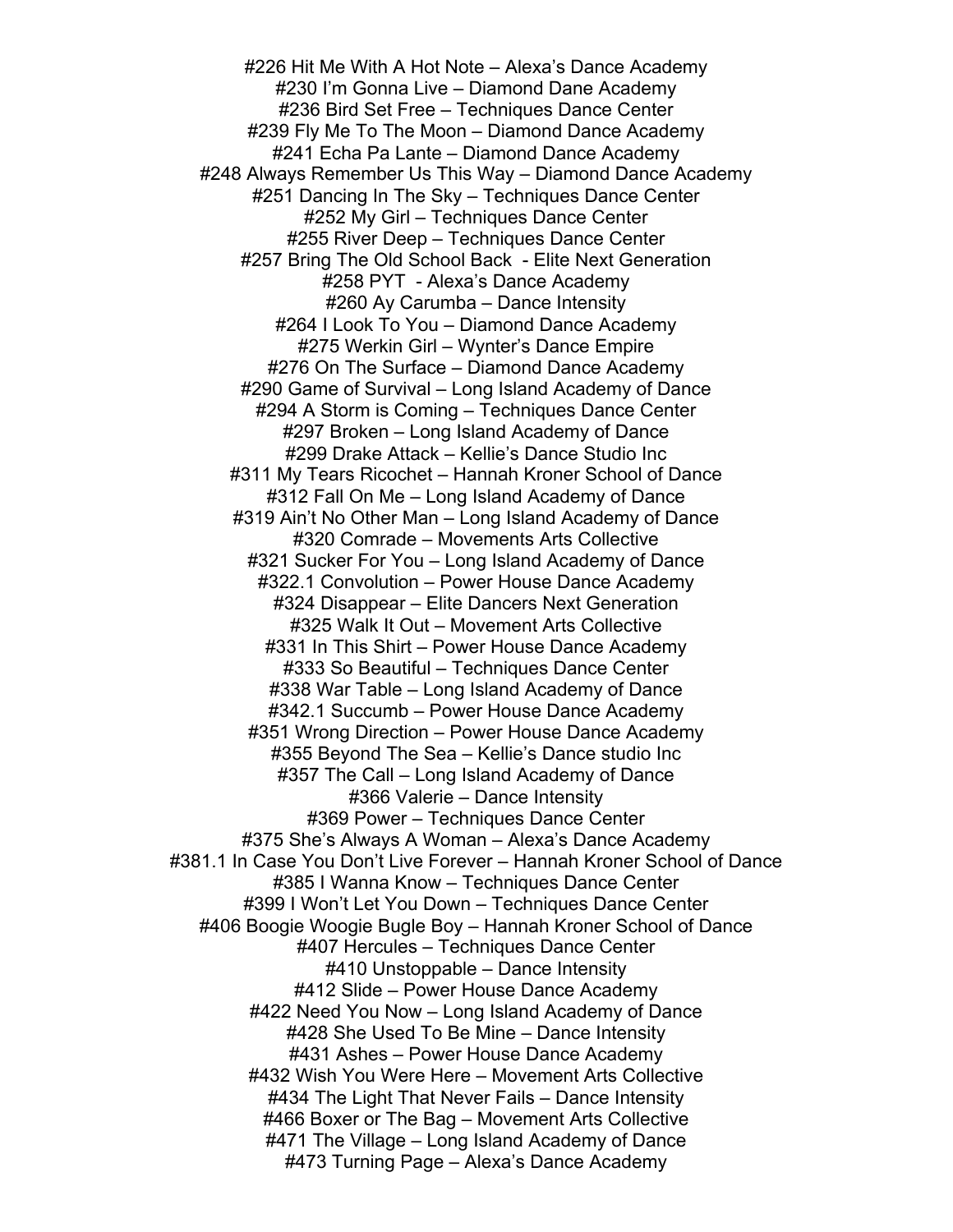### **Elite Team**

#1 Lost – Elite Dancers Next Generation #2 Carry You – Elite Dancers Next Generation #5 Bring Him Home – Hannah Kroner School of Dance #8 I Will Always Love You – Elite Dance Next Generation #11 I'll Never Love Again – Elite Dancers Next Generation #13 Antidote - Techniques Dance Center #14 Poison - Techniques Dance Center #16 I Don't Think About You - Techniques Dance Center #17 Castles - Techniques Dance Center #20 Business of Love – Alexa's Dance Academy #22 Feeling Good - Techniques Dance Center #25 Happiness - Techniques Dance Center #28 Speechless- Techniques Dance Center #32 Unidentified - Techniques Dance Center #39 Snowing - Techniques Dance Center #45 A Place Like No Other – Movement Arts Collective #51.1 The Entity – Long Island Academy of Dance #52 Ivy – Alexa's Dance Academy #55 Woman's Work - Long Island Academy of Dance #58 Don't Tell Mama – Hannah Kroner School of Dance #61.1 Toxic – Long Island Academy of Dance #62 I Remember Her – Alexa's Dance Academy #64 Redemption – Long Island Academy of Dance #66 All By Myself – Elite Dancers Next Generation #67.1 Unknown - Long Island Academy of Dance #71 Maybe – Movement Arts Collective #73 Upgrade You – Long Island Academy of Dance #76 You There – Alexa's Dance Academy #77 I Won't Complain – Techniques Dance Center #82 Lost Boy – Kellie's Dance Studio Inc #85 Monsters – Kellie's Dance Studio Inc #90 Tomorrow – Diamond Dance Academy #93 Yellow Polka Dot Bikini – Techniques Dance Centers #94 Raindrops – Techniques Dance Centers #95 Save Me – Diamond Dance Academy #96 Tightrope – Wynter's Dance Empire #103 Let's Get Loud – Power House Dance Academy #104 Respect – Alexa's Dance Academy #108 Hero – Power House Dance Academy #114 Took The Night – Wynter's Dance Empire #115 Footloose – Dance Intensity #119 It Takes Two – Alexa's Dance Academy #120 Dime – Wynter's Dance Empire #123 Joy – Hannah Kroner School of Dance #124 Finding Wonderland – Techniques Dance Center #125 Better When I' Dancin – Movement Arts Collective #127 Dead Sea – Movement Arts Collective #128 Like My Father – Power House Dance Academy #129 Afterglow – Movement Arts Collective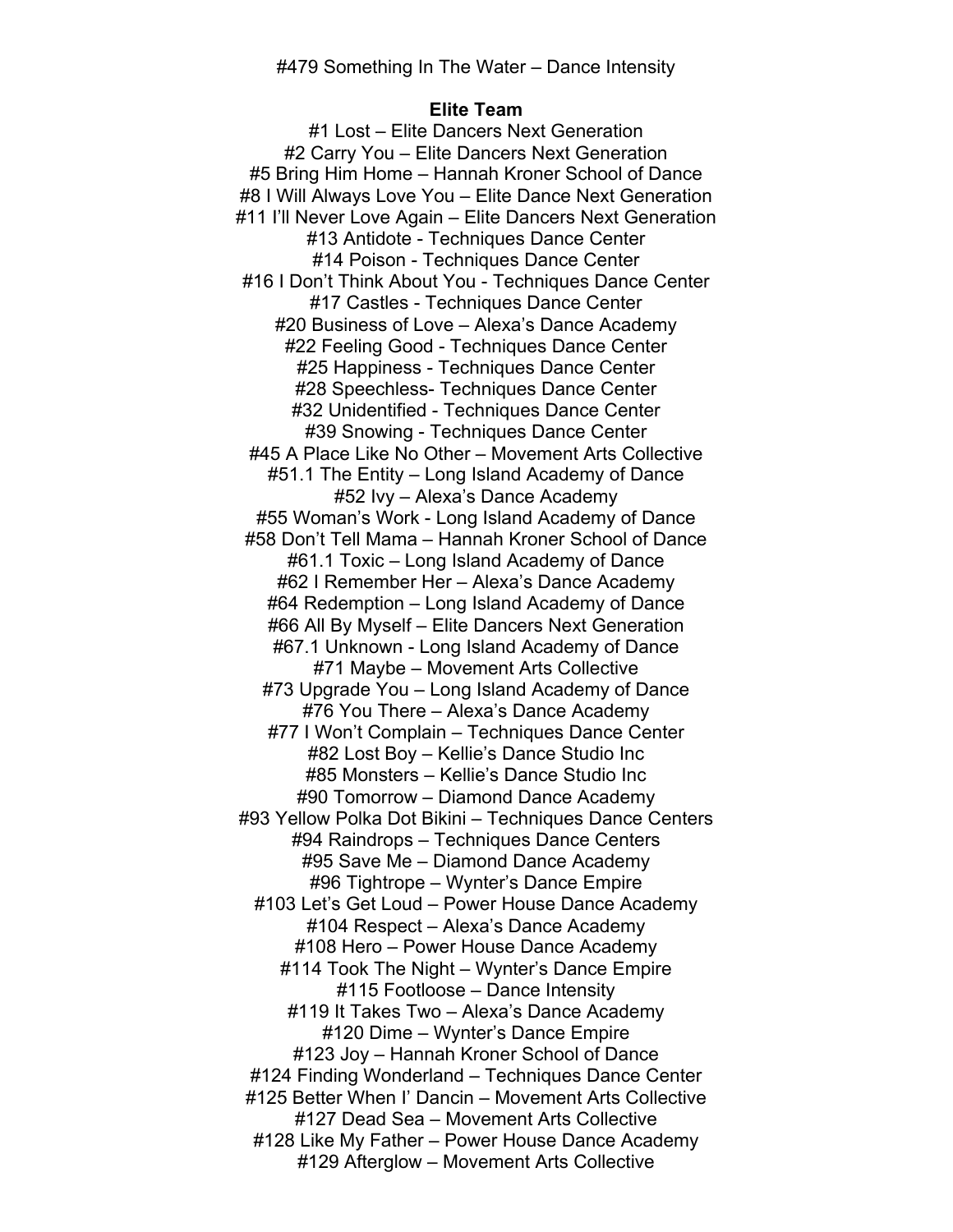#131 The Face – Power House Dance Academy #133 The Barbs – Wynter's Dance Empire #140 Only Hope – Power House Dance Academy #141 Grown Woman – Wynter's Dance Empire #145 Remember Me This Way – Techniques Dance Center #154 Parental Alienation – Diamond Dance Academy #158 Fair Trade – Alexa's Dance Academy #162 Ay Carumba – Stars of Tomorrow Dance Academy #165 Spice Up Your Life – Dance Intensity #166 Vogue – Alexa's Dance Academy #170 The Playground – Dance Intensity #171 Rise Up – Diamond Dance Academy #177 On My Own – Techniques Dance Center #179 Rainbow – Stars of Tomorrow Dance Academy #181 Colors of the Wind – Techniques Dance Center #182 I Won't Say – Alexa's Dance Academy #190 Cannibal – Diamond Dance Academy #191 Old School – Techniques Dance Center #199 Big Noise – Techniques Dance Center #201 Let's Groove – Alexa's Dance Academy #208 Runaway – Techniques Dance Center #211 Clap Snap – Diamond Dance Academy #215 When I Grow Up – Alexa's Dance Academy #217 Out Here On My Own – Dance Intensity #220 Heal the World – Techniques Dance Center #221 Anything Worth Holding On To – Techniques Dance Center #225 – Stupid With Love – Alexa's Dance Academy #226 Hit Me With A Hot Note – Alexa's Dance Academy #228 For The Day – Techniques Dance Center #234 Read All About It – Diamond Dance Academy #236 Bird Set Free – Techniques Dance Center #239 Fly Me To The Moon – Diamond Dance Academy #241 Echa Pa Lante – Diamond Dance Academy #244 Lose Control – Alexa's Dance Academy #248 Always Remember Us This Way – Diamond Dance Academy #249 Beautiful People – Elite Dancers Next Generation #251 Dancing In The Sky – Techniques Dance Center #252 My Girl – Techniques Dance Center #255 River Deep – Techniques Dance Center #257 Bring The Old School Back - Elite Next Generation #258 PYT - Alexa's Dance Academy #259 It's Raining Men – Diamond Dance Academy #264 I Look To You – Diamond Dance Academy #269 I'm So Excited – Diamond Dance Academy #276 On The Surface – Diamond Dance Academy #290 Game of Survival – Long Island Academy of Dance #293 Popular – Wynter's Dance Empire #294 A Storm is Coming – Techniques Dance Center #297 Broken – Long Island Academy of Dance #298 Fix It To Break It – Long Island Academy of Dance #308 The Rain Don't Last – Stars of Tomorrow Dance Academy #310 Turn You Into Stone – Dance Intensity